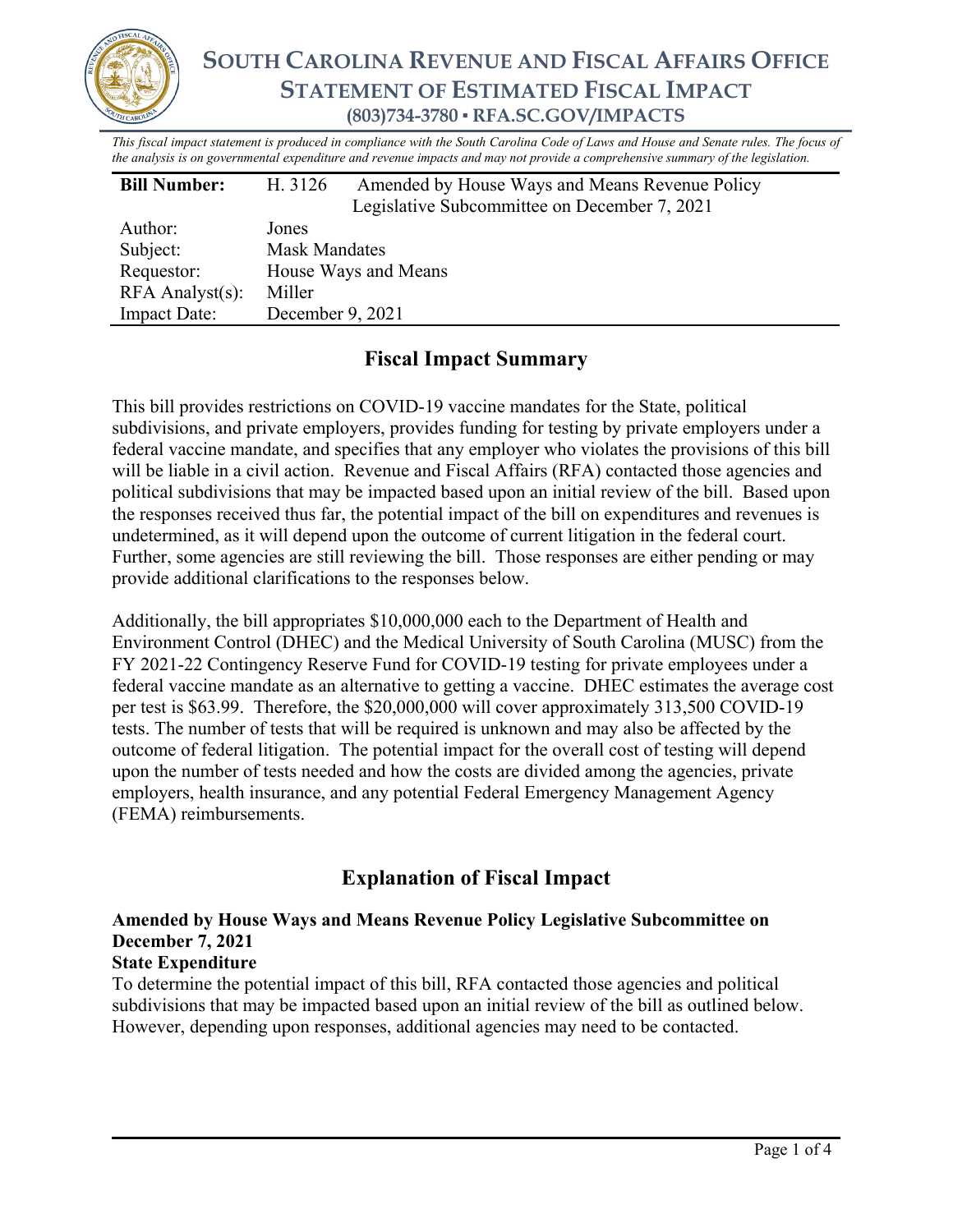This bill specifies that neither the State nor any political subdivisions, including school districts, may enact a COVID-19 vaccine mandate as a condition of employment or attendance. Also, neither the State nor any political subdivision may terminate a first responder for failure to get a COVID-19 vaccine. Additionally, a private employer may not terminate or suspend an individual who does not receive a COVID-19 vaccination. If a private employer is subject to a federal vaccine mandate the employer may allow an employee the alternative choice of weekly COVID-19 testing. Further, any employer who violates the provisions of this bill will be liable in a civil action. Also, the bill directs DHEC and MUSC to partner with private employers to provide COVID-19 testing. Each of these agencies is appropriated \$10,000,000 from the FY 2021-22 Contingency Reserve Fund to fund this COVID-19 testing.

The Division of State Human Resources, within the Department of Administration, has allowed each state agency to determine whether a COVID-19 vaccine mandate is appropriate and does not have specific knowledge of which agencies, if any, have enacted a COVID-19 vaccine mandate. The agency is not aware of any current mandates by an agency, but it is currently unclear whether any agencies will be impacted as this information has not been reported.

Additionally, this bill requires DHEC and MUSC to partner with private employers to offer weekly COVID-19 testing to employees as an alternative to getting a vaccine. DHEC has offered four scenarios to estimate the potential statewide cost of this testing.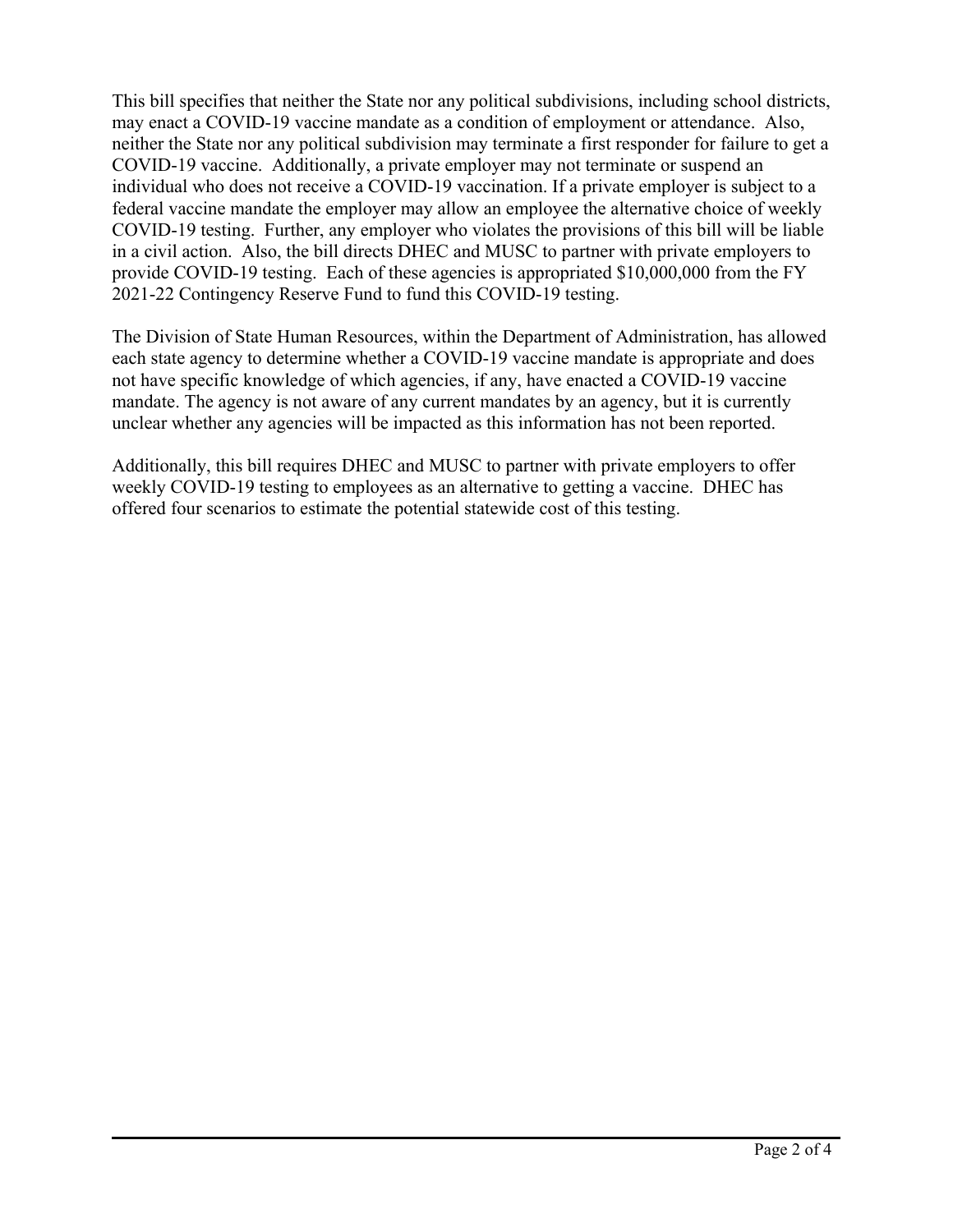| <b>Estimate</b><br><b>Scenario</b>                                      | <b>A</b> - All Employers                                                                                          | <b>B</b> - Private Sector<br>Only                                                                                                                                               | <b>C</b> - Vaccination<br><b>Surge</b>                                                            | <b>D</b> - Vaccine<br><b>Hesitancy</b>                                                                                                               |
|-------------------------------------------------------------------------|-------------------------------------------------------------------------------------------------------------------|---------------------------------------------------------------------------------------------------------------------------------------------------------------------------------|---------------------------------------------------------------------------------------------------|------------------------------------------------------------------------------------------------------------------------------------------------------|
| <b>OSHA Rule</b><br><b>Application</b>                                  | ALL employers with<br>100+ employees                                                                              | Private Sector<br>employers with $100+$<br>employees                                                                                                                            | ALL employers with<br>$100+$ employees                                                            | ALL employers with<br>$100+$ employees                                                                                                               |
| <b>Calculation</b><br><b>Method</b>                                     | Assuming 1.2M<br>employees in<br>impacted<br>organizations;<br>applying statewide<br>vaccination rate of<br>50.3% | Bureau of Labor<br>Statistics data estimates<br>683,643 workers in<br>private sector<br>businesses with $100+$<br>employees; applying<br>statewide vaccination<br>rate of 50.3% | Same calculations as<br>A, but assumes a<br>vaccination surge of<br>25% of impacted<br>population | Based on June 2021<br>CDC vaccine<br>hesitancy data;<br>assumes remaining<br>workers who are not<br>"strongly hesitant"<br>will become<br>vaccinated |
| <b>Impact of</b><br><b>Mandate on</b><br>Vaccination<br><b>Behavior</b> | No impact                                                                                                         | No impact                                                                                                                                                                       | 25% surge in<br>vaccination                                                                       | CDC-identified<br>"Movable Middle"<br>become vaccinated                                                                                              |
| # of employees<br>needing testing<br>per week                           | 596,400                                                                                                           | 339,771                                                                                                                                                                         | 447,300                                                                                           | 175,000                                                                                                                                              |
| Average cost<br>per test                                                | \$63.99                                                                                                           | \$63.99                                                                                                                                                                         | \$63.99                                                                                           | \$63.99                                                                                                                                              |
| <b>Weekly Testing</b><br>Cost                                           | \$38,163,636                                                                                                      | \$21,741,919                                                                                                                                                                    | \$28,622,727                                                                                      | \$11,198,250                                                                                                                                         |
| <b>Monthly Testing</b><br>Cost                                          | \$165,248,544                                                                                                     | \$94,142,509                                                                                                                                                                    | \$123,936,408                                                                                     | \$48,488,423                                                                                                                                         |
| <b>6-month Testing</b><br>Cost                                          | \$992,254,536                                                                                                     | \$565,289,890                                                                                                                                                                   | \$744,190,902                                                                                     | \$291,154,500                                                                                                                                        |

DHEC used workforce numbers from SC Department of Commerce, SC Department of Employment and Workforce, and the Bureau of Labor statistics. These numbers may include federal contractors and the Centers for Medicare and Medicaid Services (CMS)-certified facilities. Additionally, the average cost per test of \$63.99 is based on actual contract pricing for polymerase chain reaction (PCR) tests and antigen tests.

The above estimates reflect total statewide testing costs. DHEC is unsure how these costs will be covered among DHEC, MUSC, any potential FEMA reimbursements, health insurance policy coverage, and the private employer. However, DHEC did note that most health insurance policies only cover the cost of testing if the insured is symptomatic, and most screening testing is denied coverage.

This bill allocates a total of \$20,000,0000, or \$10,000,000 each to DHEC and MUSC, from the FY 2021-22 Contingency Reserve Fund. These funds are to be used to provide weekly COVID-19 testing for employees who work for a private employer that is subject to a federal vaccine